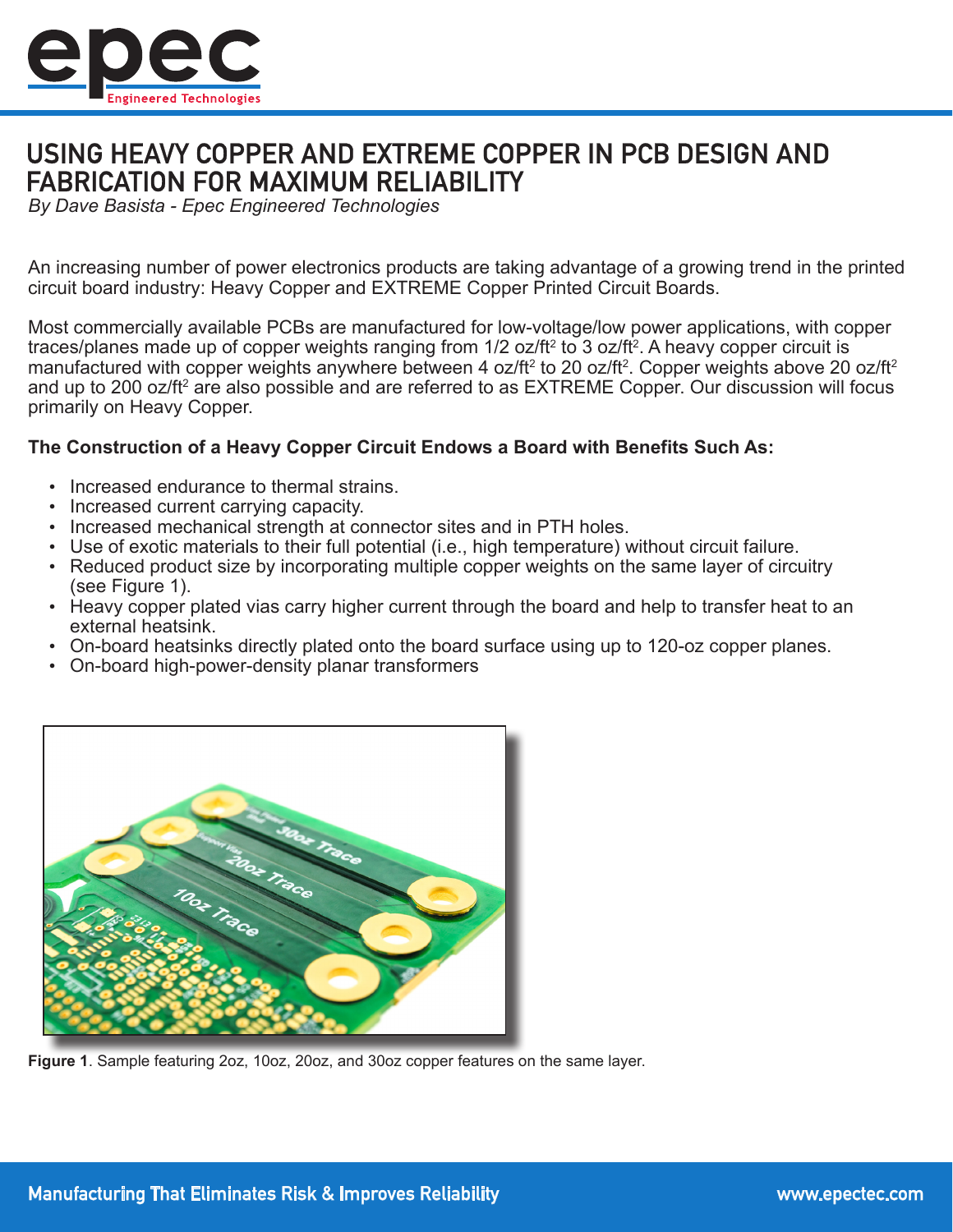

# **Heavy Copper Circuit Construction**

Standard printed circuit boards, whether double-sided or multilayer, are manufactured using a combination of copper etching and plating processes. Circuit layers start as thin sheets of copper foil (generally 0.5 oz/ ft² to 2 oz/ft²) that are etched to remove unwanted copper, and plated to add copper thickness to planes, traces, pads and plated-through-holes. All of the circuit layers are laminated into a complete package using an epoxy-based substrate, such as FR4 or polyimide.

Boards incorporating heavy copper circuits are produced in exactly the same way, albeit with specialized etching and plating techniques, such as high-speed/step plating and differential etching. Historically, heavy copper features were formed entirely by etching thick copper clad laminated board material, causing uneven trace sidewalls and unacceptable undercutting. Advances in plating technology have allowed heavy copper features to be formed with a combination of plating and etching, resulting in straight sidewalls and negligible undercut.

Plating of a heavy copper circuit enables the board fabricator to increase the amount of copper thickness in plated holes and via sidewalls. It's now possible to mix heavy copper with standard features on a single board, also known as PowerLink. Advantages include reduced layer count, low impedance power distribution, smaller footprints and potential cost savings. Normally, high-current/high-power circuits and their control circuits were produced separately on separate boards. Heavy copper plating makes it possible to integrate high-current circuits and control circuits to realize a highly dense yet simple board structure.

The heavy copper features can be seamlessly connected to standard circuits. Heavy copper and standard features can be placed with minimal restriction provided the designer and fabricator discuss manufacturing tolerances and abilities prior to final design (Figure 2).



**Figure 2**. 2oz features connect control circuits while 20oz features carry high current loads.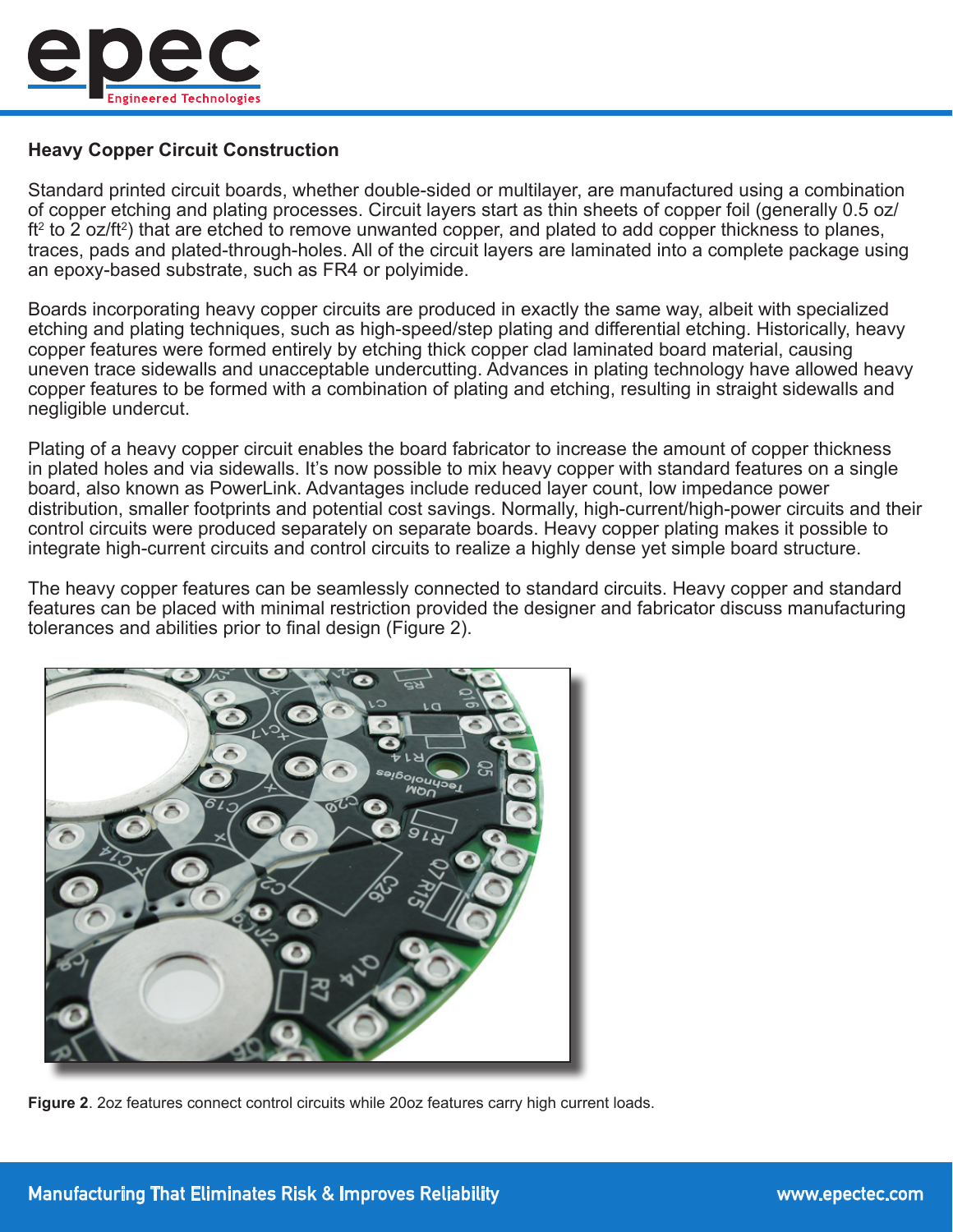

## **Current Carrying Capacity and Temperature Rise**

The amount of current a copper circuit can safely carry depends on how much heat rise a project can withstand, since heat rise and current flow are related. When current flows along a trace, there is an I2R (power loss) that results in localized heating. The trace cools by conduction (into neighboring materials) and convection (into the environment). Therefore, to find the maximum current a trace can safely carry, we must find a way to estimate the heat rise associated with the applied current. An ideal situation would be to reach a stable operating temperature where the rate of heating equals the rate of cooling. An IPC formula can be used to model this event.

| Track Width (inch)           |                            |        |        |        |        |        |        |        |        |         |
|------------------------------|----------------------------|--------|--------|--------|--------|--------|--------|--------|--------|---------|
| <b>Cu Weight</b><br>(Oz/Ft2) | <b>Thickness</b><br>(Inch) | 0.0625 | 0.1250 | 0.2500 | 0.5000 | 1.0000 | 2.0000 | 4.0000 | 8.0000 | 16.0000 |
| 1                            | 0.0014                     | 4.6    | 7.6    | 12.5   | 20.7   | 34.2   | 56.6   | 93.6   | 154.7  | 255.6   |
| $\overline{2}$               | 0.0028                     | 7.6    | 12.5   | 20.7   | 34.2   | 56.6   | 93.6   | 154.7  | 255.6  | 422.5   |
| 4                            | 0.0056                     | 12.5   | 20.7   | 34.2   | 56.6   | 93.6   | 154.7  | 255.6  | 422.5  | 698.4   |
| $6\phantom{1}$               | 0.0084                     | 16.8   | 27.8   | 46.0   | 76.0   | 125.5  | 207.5  | 343.0  | 566.9  | 937.1   |
| 8                            | 0.0112                     | 20.7   | 34.2   | 56.6   | 93.6   | 154.7  | 255.6  | 422.5  | 698.4  | 1154.4  |
| 10                           | 0.0140                     | 24.4   | 40.3   | 66.5   | 110.0  | 181.8  | 300.5  | 496.7  | 821.1  | 1357.1  |
| 12                           | 0.0168                     | 27.8   | 46.0   | 76.0   | 125.5  | 207.5  | 343.0  | 566.9  | 937.1  | 1548.9  |
| 14                           | 0.0196                     | 31.1   | 51.4   | 84.9   | 140.4  | 232.0  | 383.6  | 634.0  | 1047.9 | 1732.1  |
| 16                           | 0.0224                     | 34.2   | 56.6   | 93.6   | 154.7  | 255.6  | 422.5  | 698.4  | 1154.4 | 1908.1  |
| 18                           | 0.0252                     | 37.3   | 61.7   | 101.9  | 168.4  | 278.4  | 460.2  | 760.7  | 1257.3 | 2078.2  |
| 20                           | 0.0280                     | 40.3   | 66.5   | 110.0  | 181.8  | 300.5  | 496.7  | 821.1  | 1357.1 | 2243.2  |
| 24                           | 0.0336                     | 46.0   | 76.0   | 125.5  | 207.5  | 343.0  | 343.0  | 937.1  | 1548.9 | 2560.2  |
| 28                           | 0.0392                     | 51.4   | 84.9   | 140.4  | 232.0  | 383.6  | 634.0  | 1047.9 | 1732.1 | 2863.0  |
| 32                           | 0.0448                     | 56.6   | 93.6   | 154.7  | 255.6  | 422.5  | 698.4  | 1154.4 | 1908.1 | 3154.0  |
| 36                           | 0.0504                     | 61.7   | 101.9  | 168.4  | 278.4  | 460.2  | 760.7  | 1257.3 | 2078.2 | 3435.1  |
| 40                           | 0.0560                     | 66.5   | 110.0  | 181.8  | 300.5  | 496.7  | 821.1  | 1357.1 | 2243.2 | 3707.8  |
| 45                           | 0.0630                     | 72.5   | 119.8  | 198.0  | 327.3  | 541.0  | 894.3  | 1478.1 | 2443.2 | 4038.3  |
| 50                           | 0.0700                     | 78.2   | 129.3  | 213.7  | 353.3  | 584.0  | 965.2  | 1595.5 | 2637.1 | 4358.9  |
| 55                           | 0.0770                     | 83.8   | 138.6  | 229.0  | 378.6  | 625.7  | 1034.3 | 1709.6 | 2825.8 | 4670.8  |
| 60                           | 0.0840                     |        | 147.6  | 244.0  | 403.2  | 666.5  | 1101.7 | 1820.9 | 3009.8 | 4974.9  |
| 70                           | 0.0980                     |        | 165.0  | 272.8  | 450.9  | 745.3  | 1231.9 | 2036.2 | 3365.7 | 5563.1  |
| 80                           | 0.1120                     |        | 181.8  | 300.5  | 496.7  | 821.1  | 1357.1 | 2243.2 | 3707.8 | 6128.6  |
| 90                           | 0.1260                     |        | 198.0  | 327.3  | 541.0  | 894.3  | 1478.1 | 2443.2 | 4038.3 | 6675.0  |
| 100                          | 0.1400                     |        | 213.7  | 353.3  | 584.0  | 965.2  | 1595.5 | 2637.1 | 4358.9 | 7204.8  |
| 120                          | 0.1680                     |        |        | 403.2  | 666.5  | 1101.7 | 1820.9 | 3009.8 | 4974.9 | 8223.0  |
| 140                          | 0.1960                     |        |        | 450.9  | 745.3  | 1231.9 | 2036.2 | 3365.7 | 5563.1 | 9195.3  |
| 160                          | 0.2240                     |        |        | 496.7  | 821.1  | 1357.1 | 2243.2 | 3707.8 | 6128.6 | 10130.0 |
| 180                          | 0.2520                     |        |        | 541.0  | 894.3  | 1478.1 | 2443.2 | 4038.3 | 6675.0 | 11033.1 |
| 200                          | 0.2800                     |        |        | 584.0  | 965.2  | 1595.5 | 2637.1 | 4358.9 | 7204.8 | 11908.9 |

**Figure 3**. Approximate current for given track dimensions (20°C temp rise).

IPC-2221A, calculation for current capacity of an external track [1]:  $I = .048 * D\overline{T}(.44) * (W * Th)(.725)$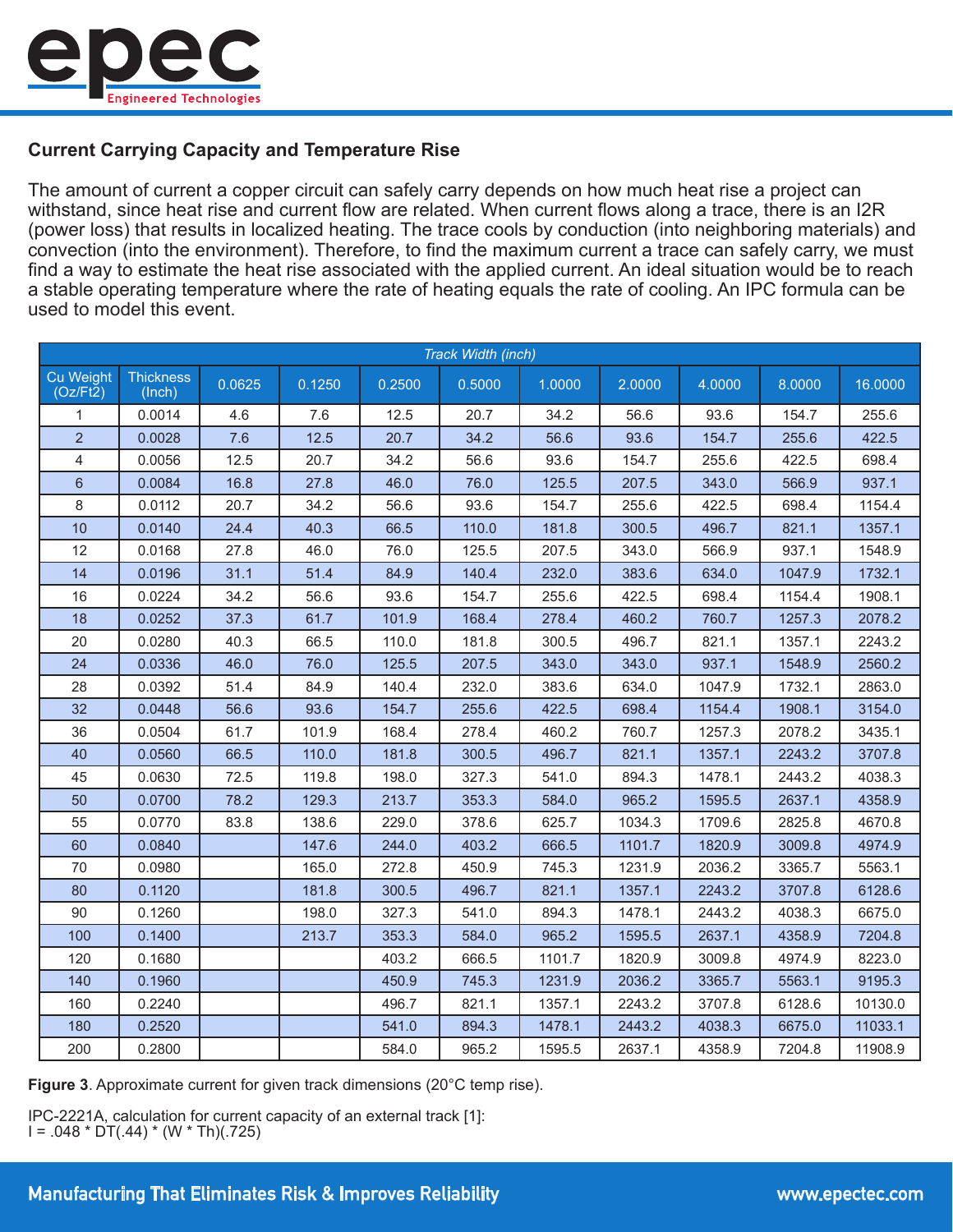

Where I is current (amps), DT is temperature rise (°C), W is width of the trace (mil) and Th is thickness of the trace (mil). Internal traces should be derated by 50% (estimate) for the same degree of heating. Using the IPC formula, we generated Figure 3 (see table at end of text), showing the current carrying capacity of several traces of differing cross-sectional areas with a 30°C temperature rise.

What constitutes an acceptable amount of heat rise will differ from project to project. Most circuit board dielectric materials can withstand temperatures of 100°C above ambient, although this amount of temperature change would be unacceptable in most situations.

### **Circuit Board Strength and Survivability**

Circuit board manufacturers and designers can choose from a variety of dielectric materials, from standard FR4 (operating temp. 130°C) to high-temperature polyimide (operating temp. 250°C). A high-temperature or extreme environment situation may call for an exotic material, but if the circuit traces and plated vias are standard 1 oz/ft2, will they survive the extreme conditions? The circuit board industry has developed a test method for determining the thermal integrity of a finished circuit product. Thermal strains come from various board fabrication, assembly and repair processes, where the differences between the coefficient of thermal expansion (CTE) of Cu and the PWB laminate provide the driving force for crack nucleation and growth to failure of the circuit. Thermal cycle testing (TCT) checks for an increase in resistance of a circuit as it undergoes air-to-air thermal cycling from 25°C to 260°C.

An increase in resistance indicates a breakdown in electrical integrity via cracks in the copper circuit. A standard coupon design for this test utilizes a chain of 32 plated through holes, which has long been considered to be the weakest point in a circuit when subjected to thermal stress.

The TCT results clearly show that the failure rate, no matter what the board material, can become unacceptable. Thermal cycle studies done on standard FR4 boards with 0.8-mil to 1.2-mil copper plating have shown that 32% of circuits fail after eight cycles (a 20% increase in resistance is considered a failure). Boards with exotic materials show significant improvements to this failure rate (3% after eight cycles for Cyanate Ester), but are prohibitively expensive (five to 10 times material cost) and difficult to process. An average surface-mount technology assembly sees a minimum of four thermal cycles before shipment, and could see an additional two thermal cycles for each component repair.

Using heavy copper circuits would reduce or eliminate these failures altogether. Plating of 2 oz/ft² of copper to a hole wall reduces the failure rate to almost zero (TCT results show a 0.57% failure rate after eight cycles for standard FR4 with a minimum of 2.5-mil copper plating). In effect, the copper circuit becomes impervious to the mechanical stresses placed on it by the thermal cycling.

### **Thermal Management**

As designers strive to obtain maximum value and performance from their projects, printed circuits are becoming more complex and are driven to higher power densities. Miniaturization, use of power components, extreme environmental conditions and high-current requirements increase the importance of thermal management. The higher losses in the form of heat, that's often generated in the operation of electronics, has to be dissipated from its source and radiated to the environment; otherwise, the components could overheat and failures may result. However, heavy copper circuits can help by reducing the I2R losses and by conducting heat away from valuable components, reducing failure rates dramatically.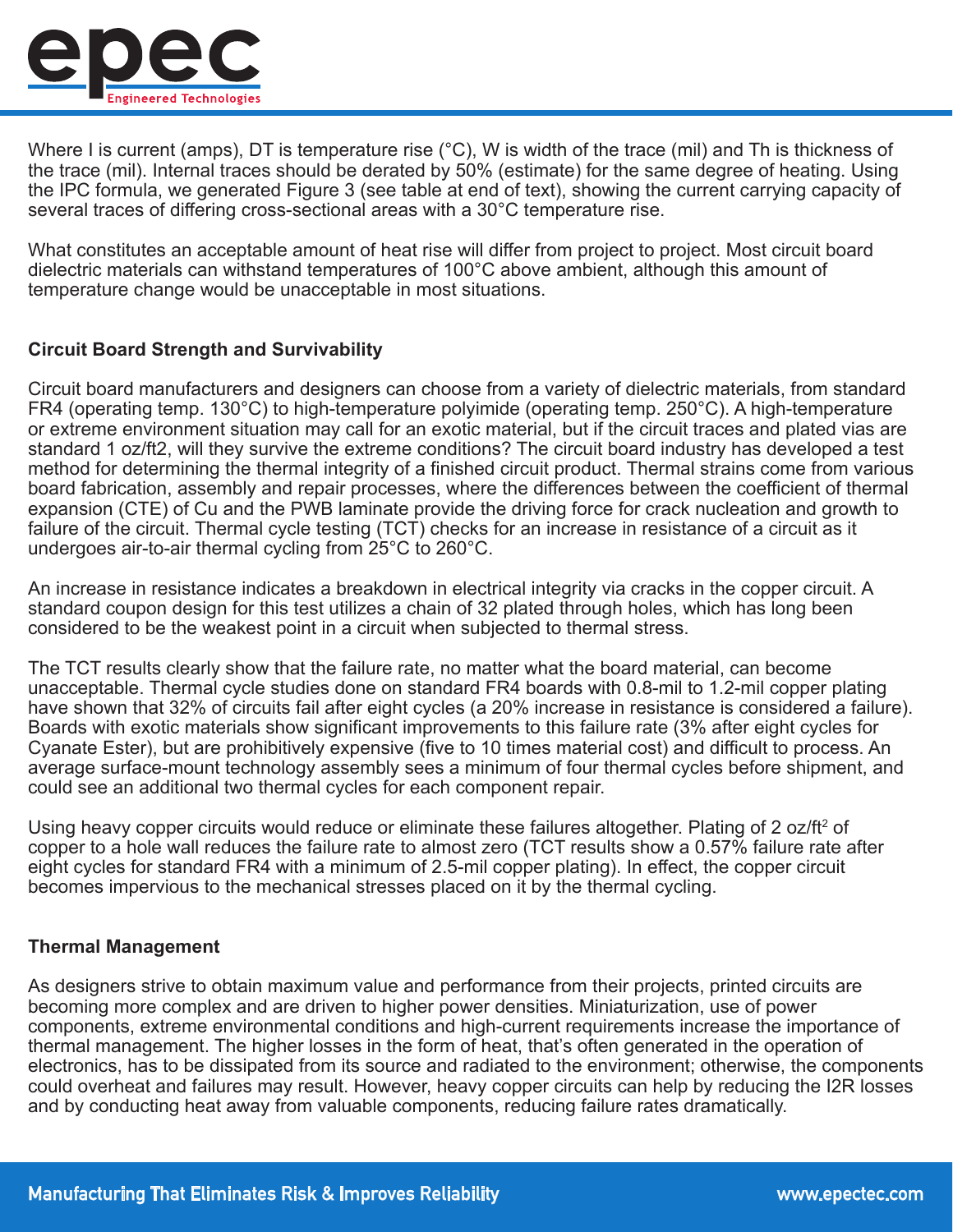

In order to achieve proper heat dissipation from heat sources in and on the surface of a circuit board, heatsinks are employed. The purpose of any heatsink is to dissipate heat away from the source of generation by conduction and emit this heat by convection to the environment. The heat source on one side of the board (or internal heat sources) is connected by copper vias (sometimes called "heat vias") to a large bare copper area on the other side of the board.

Generally, classical heatsinks are bonded to this bare copper surface by means of a thermally conductive adhesive or in some cases, are riveted or bolted. Most heatsinks are made of either copper or aluminum.

The assembly process required for classical heatsinks consists of three labor-intensive and costly steps. The time and work required to complete this process is significant, and the results are inferior to a mechanically automated process. In contrast, built-in heatsinks are created during the printed circuit board manufacturing process and require no additional assembly. Heavy copper circuit technology makes this possible. This technology allows the addition of thick copper heatsinks virtually anywhere on the outer surfaces of a board. The heatsinks are electroplated on the surface and thus connected to the heat conducting vias without any interfaces that impede thermal conductivity.

Another benefit is the added copper plating in the heat vias, which reduces the thermal resistance of the board design, realizing that they can expect the same degree of accuracy and repeatability inherent in PCB manufacturing. Because planar windings are actually flat conductive traces formed on copper clad laminate, they improve the overall current density compared to cylindrical wire conductors. This benefit is due to minimization of skin effect and higher current-carrying efficiency.

On-board planars achieve excellent primary-to-secondary and secondary-to-secondary dielectric isolation because the same dielectric material is used between all layers, ensuring complete encapsulation of all windings. In addition, primary windings can be spilt so that the secondary windings are sandwiched between the primaries, achieving low leakage inductance. Standard PCB lamination techniques, using a choice of a variety of epoxy resins, can safely sandwich up to 50 layers of copper windings as thick as 10 oz/ft<sup>2</sup>.

During the manufacture of heavy copper circuits, we are usually dealing with significant plating thicknesses; therefore, allowances must be made in defining trace separations and pad sizes. For this reason, designers are advised to have the board fabricator on board early in the design process. Epec Engineered Technologies has developed a set of design guidelines for heavy copper circuits that give designers a basic overview of what is required.

#### **Military Applications**

Traditionally when PCB's are used in military applications the designer creates the high current circuits by adding duplicate layers of 3 or 4 oz copper in parallel and crossing their fingers that the layers share the current evenly between them. In practice, the sharing is less than ideal so some layers tend to carry a higher percentage of the load and generate higher losses. Overall, the board normally runs hotter than estimated during the design.

Utilizing Heavy or EXTREME Copper in creating the high current circuits combined with thicker copper plating in the vias and plated through holes will eliminate the need to add duplicate layers in parallel, thereby eliminating any concern of load sharing among multiple layers. Temperature rise due to losses in the boards can be calculated with greater certainty. The thick copper plating in the holes dramatically reduces failures associated with thermal stress. The result is a cooler running and more reliable PCB.